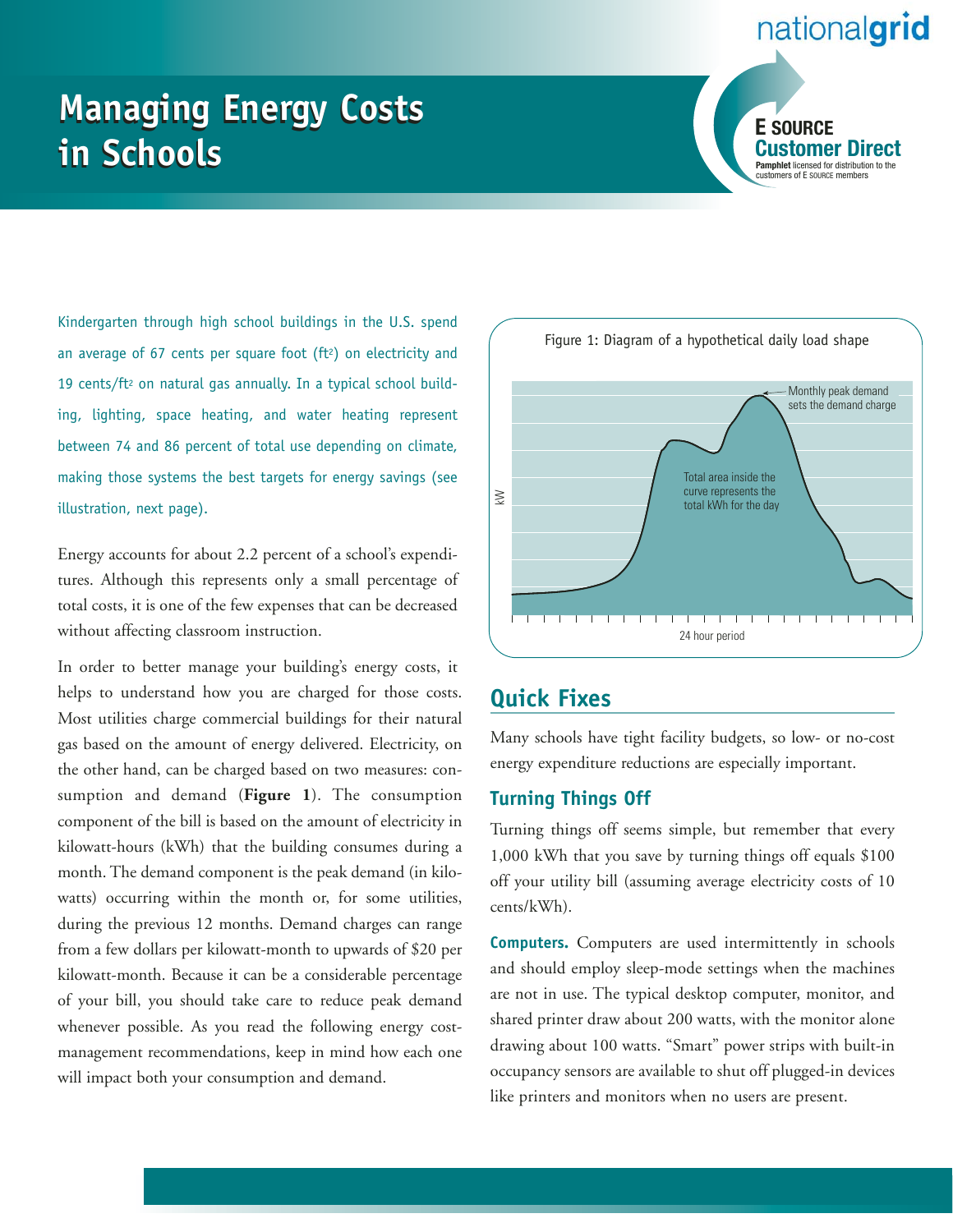

**Lights.** Turn off lights when they are not in use. Occupancy sensors can help, but a less-expensive alternative would be to assign students as "energy monitors" to ensure that switches are off when the lights aren't needed and to train custodial staff to also switch off lights. The Albuquerque, New Mexico, public school district is allotting a third of the savings from energy-efficiency initiatives to the administration for spending on educational needs, in order to reward schools that conserve.

#### **Turning Things Down**

Some equipment cannot be turned off entirely, but turning it down to minimum levels where possible can save energy.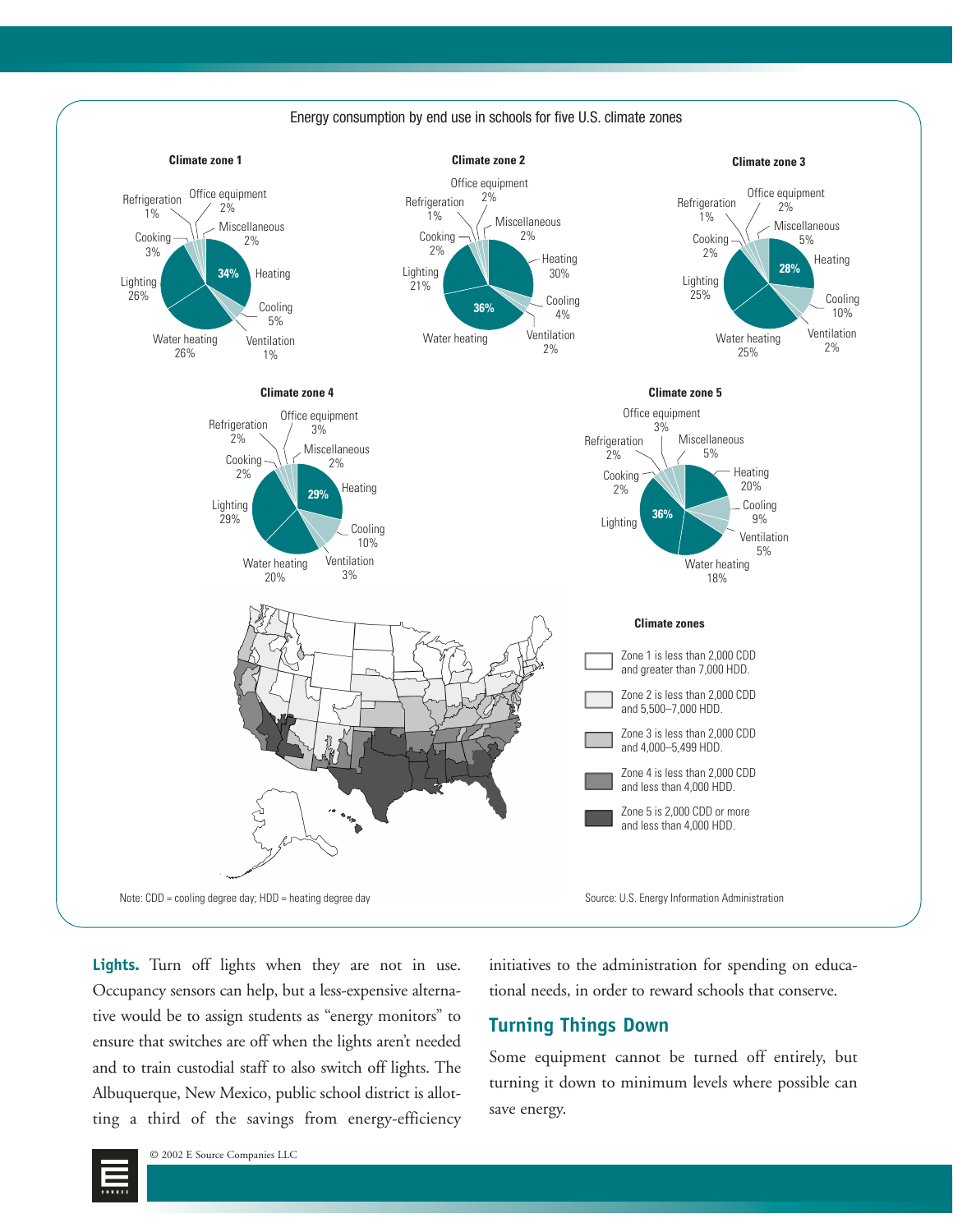**HVAC temperature setbacks.** Turn down temperature settings after school hours but be wary of nights when after-school activities such as sports or theater occur.

**Special-use rooms.** Certain parts of a school—like auditoriums, gymnasiums, and cafeterias—are only used during specific times of the day or week. Make sure that HVAC settings are at minimum levels during nonuse periods.

**Water heaters.** Turn water heaters down on weekends if possible.

#### **Cleaning and Maintenance**

**Use an economizer.** Many air-conditioning systems use a dampered vent called an economizer to draw in cool outside air, when it is available, to reduce the need for mechanically cooled air. If not regularly checked, the linkage on the damper can seize up or break. An economizer stuck in the fully opened position can add as much as 50 percent to a building's annual energy bill by allowing in hot air during the air-conditioning season and cold air during the heating season. Have a licensed technician check, clean, and lubricate your economizer about once a year and repair it if necessary. If it's still operating, have the technician clean and lubricate the linkage and calibrate the controls.

**Check air-conditioning temperatures.** With a thermometer, check the temperature of the return air going to your air conditioner and then check the temperature of the air coming out of the register nearest the airconditioning unit. If the temperature difference is lower than 14 degrees or higher than 22 degrees, have a licensed technician inspect your air-conditioning unit.

**Change filters.** Filters should be changed on a monthly basis—or more often if you are located next to a highway or construction site where the air is much dirtier.

**Check cabinet panels.** On a quarterly basis, make sure the panels to your rooftop air-conditioning unit are fully attached with all screws in place, and verify that gaskets are intact so no air leaks out of the cabinet. Chilled air leaking out can cost \$100 per rooftop unit per year in wasted energy.

**Clean condenser coils.** Check condenser coils quarterly for either man-made or natural debris that can collect there. At the beginning and end of each loading season, thoroughly wash the coils.

**Check for airflow.** Hold your hand up to air registers to ensure that there is adequate airflow. If there is little airflow or if dirt and dust are found at the register, have a technician inspect your unit and ductwork.

## **Longer-Term Solutions**

Longer-term solutions should also be considered. Although the actions covered in this section require more-extensive implementation, they can dramatically increase the efficiency of your facility without compromising the learning environment. Ask your local utility's representative for more information about initiating such projects.

#### **Commissioning**

Commissioning is a process in which engineers observe a building to ensure its systems are operating appropriately and efficiently. Studies have shown that continuously monitoring a building's energy systems can lead to reductions of 10 to 15 percent in annual energy bills. For the typical 100,000-ft<sup>2</sup> school building, that's equal to about \$14,000 in savings per year! Savings typically come from resetting existing controls to reduce HVAC waste while maintaining or even increasing comfort levels for occupants. Commissioning usually costs between 5 and 40 cents/ft2.

#### **Upgrade to More-Efficient Lighting**

Take advantage of daylighting where possible to reduce the need for electric light—proper design is critical to avoid glare and overheating. If your facility uses T12 fluorescent lamps, relamping with modern T8 lamps and electronic ballasts can reduce your lighting energy